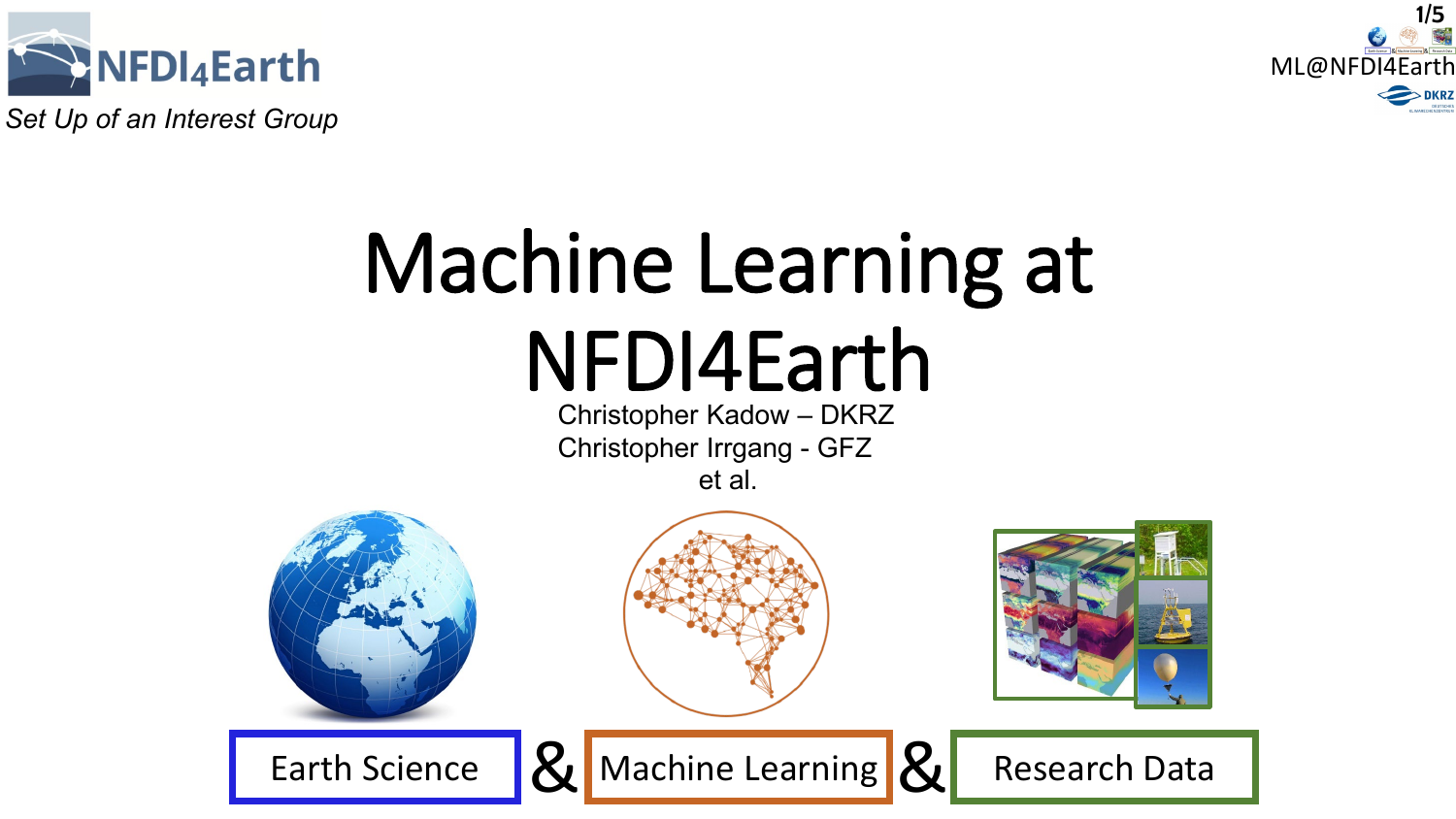



- Machine Learning is a rising branch in Earth System Science
- Big data: streams are needed, but need to be organized
- Scalability: HPC/clouds getting more and more into focus, however…
- ESS is a conservative research area in principle.
	- development cycles for methods, models, instruments, etc., often focus on the long term



leads to data, hardware, methodic gaps within the community

• Gap to **other disciplines** developing ML in software and data is even bigger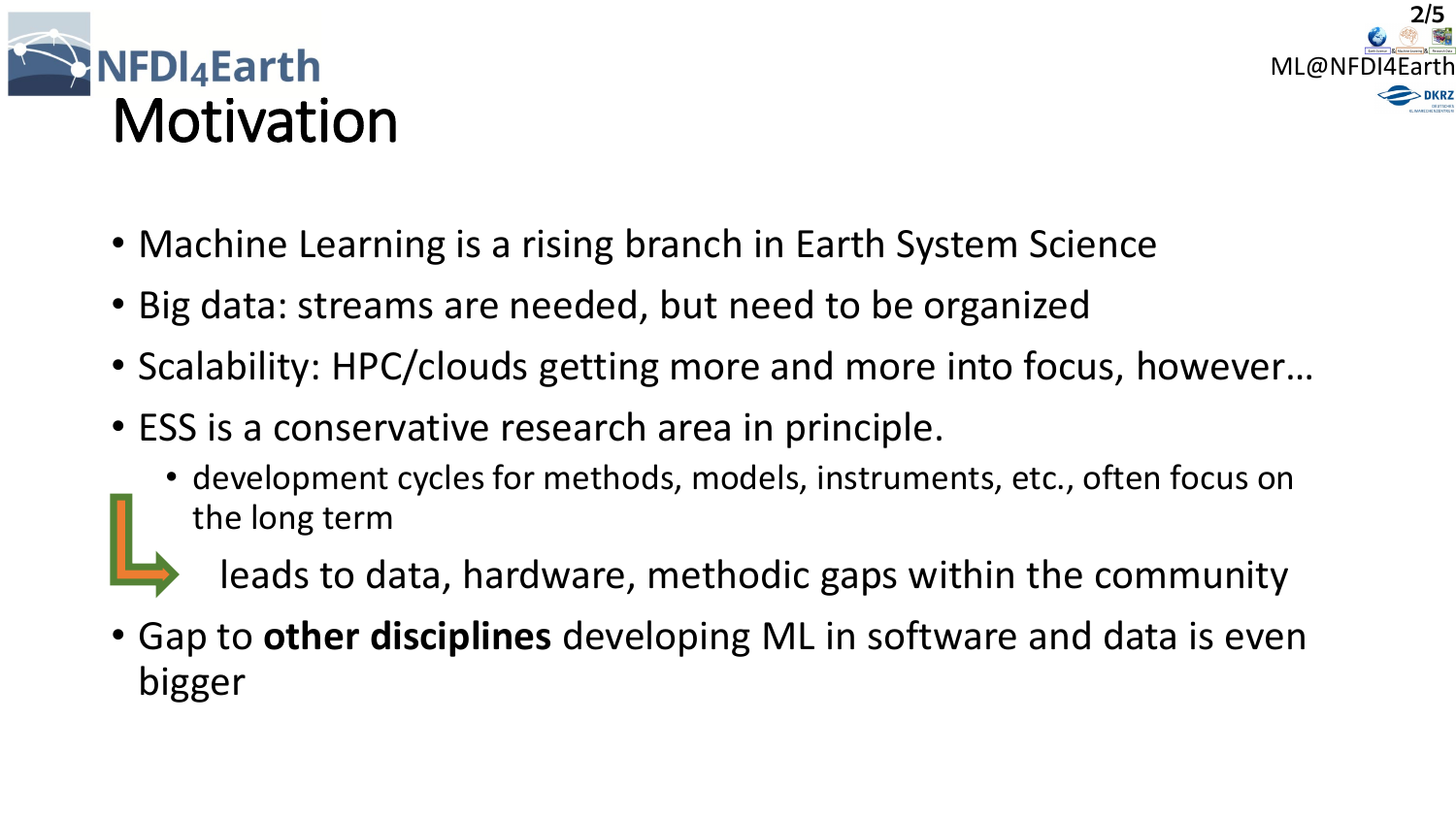



## **IG ML@NFDI4Earth**

is to maximize synergies and **bundle information** about ML activities in the field of ESS and to improve exchange between stakeholders across disciplinary boundaries.

will **gather and identify** projects, research topics, used techniques, best practices, software, frameworks, benchmarks, data sets, hardware setups, etc.

…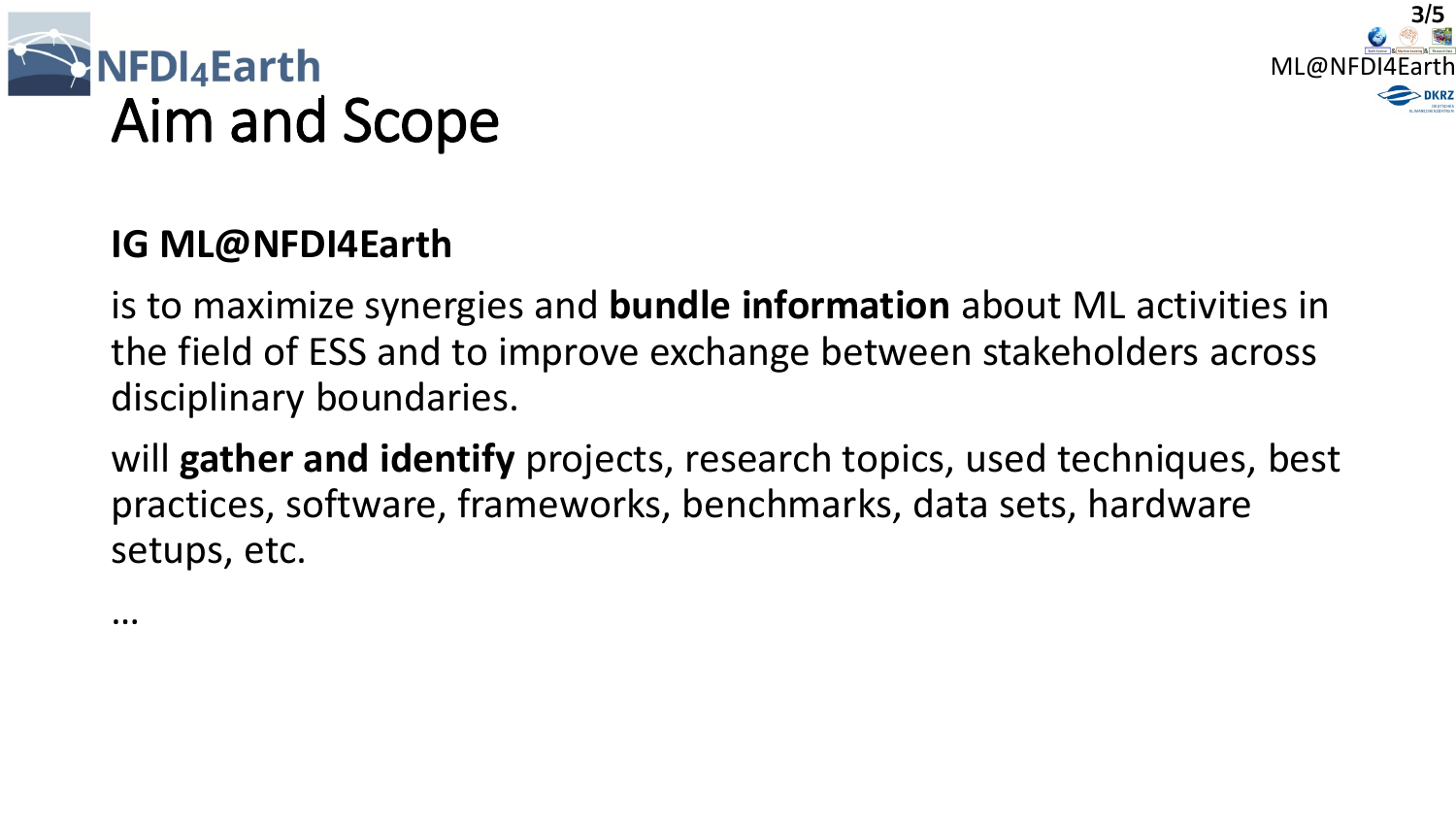



## Concrete questions are:

- *How are ML frameworks installed at RDIs?*
- *How to interface common ML frameworks with data stored in the ESS?*
- *Have training, validation, test and verification data sets enough meta data?*
- *Do data management plans consider ML data sets already?*
- *Scalability of approaches from laptop to HPC?*
- *Are the interfaces available to fully exploit new ML in rather old Earth system modeling and analysis frameworks? (e.g. python / fortran / Julia interfaces)*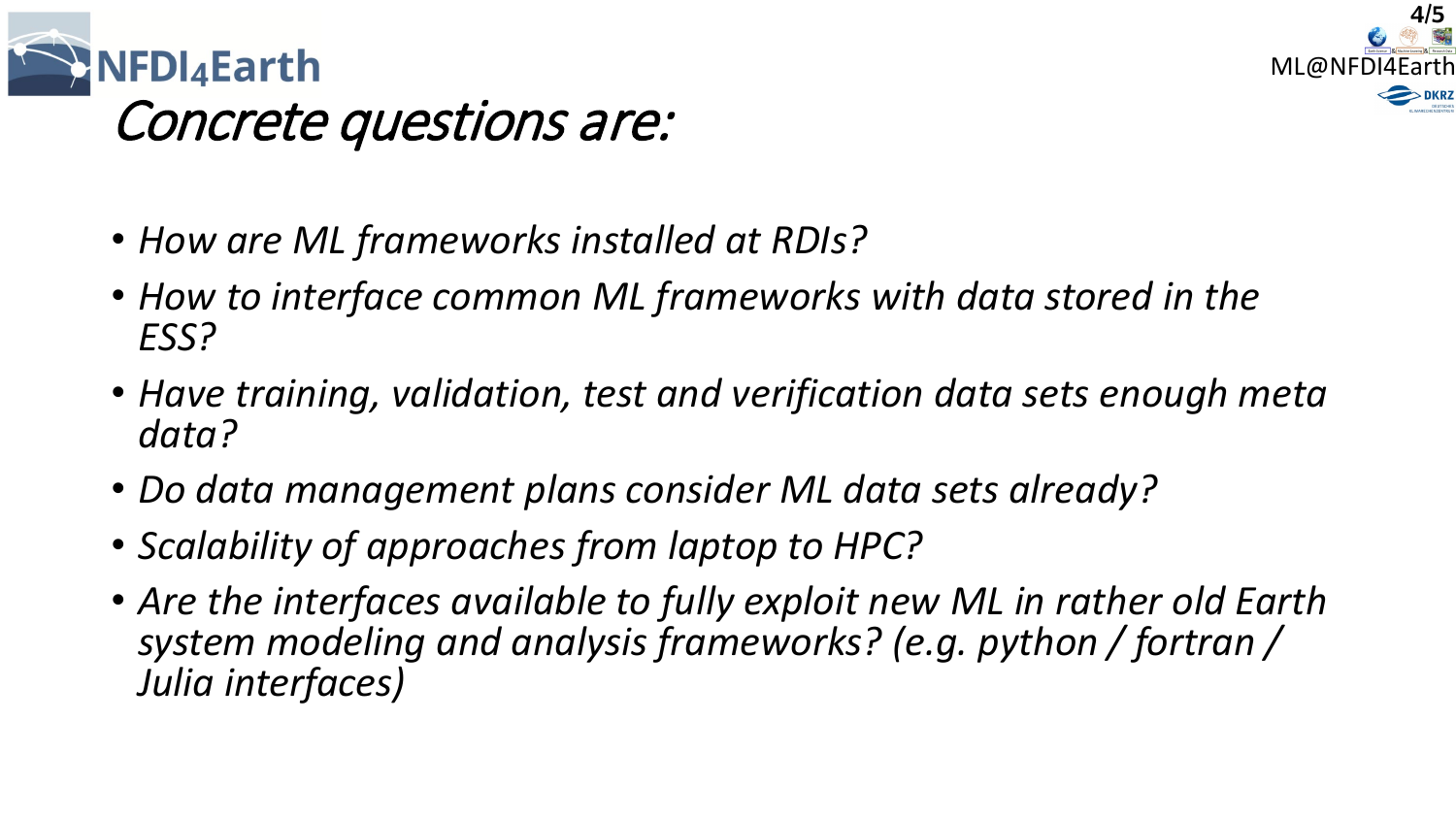



## **Broad topics** with Earth Science

Cross-connection to **NFDI4Earth-Academy**

Cross-linking to **international** ML communities